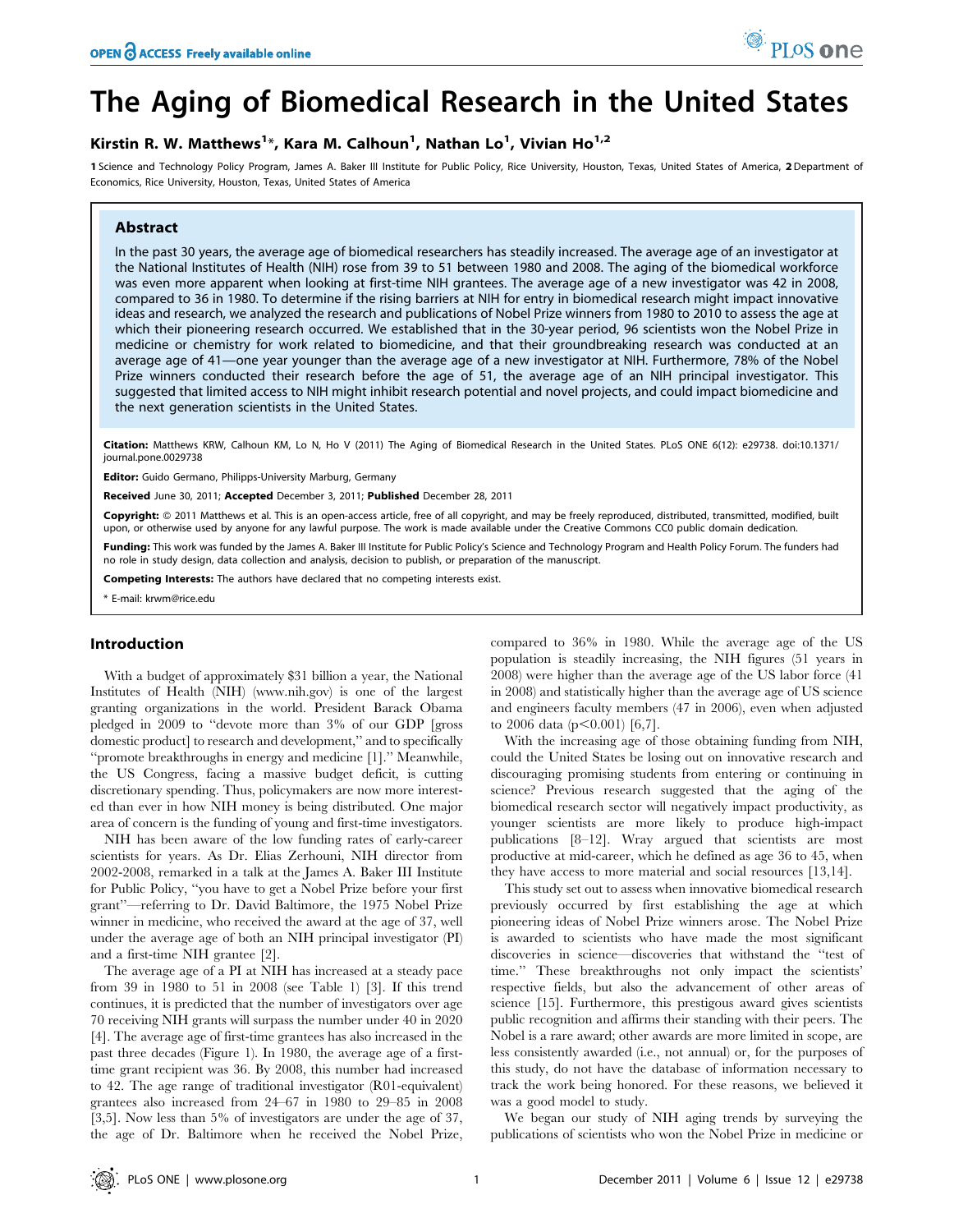Table 1. Range, Median and Averages of NIH Pls and Firsttime Recipients and Nobel Prize Winners.

|        |         | Range    | Median | Average |
|--------|---------|----------|--------|---------|
| New PI | 1980    | 24 to 66 | 45     | 35.7    |
|        | 2008    | 29 to 69 | 49     | 41.6    |
| Ave PI | 1980 PI | 24 to 67 | 45.5   | 39.0    |
|        | 2008PI  | 29 to 85 | 57     | 51.1    |
| Nobel* | Ave     | 24 to 72 | 41     | 39.9    |

\*Average of winners from 1980 to 2008.

doi:10.1371/journal.pone.0029738.t001

chemistry for work related to biomedicine, and deduced the age at which the research occurred. Our results indicated that the majority of winners were under the average age of first-time NIH grant recipients when the Nobel-recognized research was conducted. This suggested that the NIH might be setting high barriers for entry into biomedical research, as demonstrated by the rising age of PIs and first-time grantees.

# Methods and Results

# Nobel Laureate Age

To ascertain the age at which Nobel laureates conducted their winning research, we first determined the project or idea that led to the prize and matched it to a corresponding publication. The list of recipients, obtained directly from the Nobel website, www. nobelprize.org, included all winners from 1980 to 2010 whose work was related to biomedical research. This consisted of all medicine and physiology winners and a subset of chemistry winners whose research involved DNA, RNA, or proteins. Using the description of the research and press releases from the Nobel website, we deduced the research topic and searched PubMed, the online database of biomedical research (www.pubmed.org), to find the seminal publication. We established either the specific publication for which the award was granted (as was the case for the 2005 award for *Helicobacter pylori* to Drs. Barry J. Marshall and J. Robin Warren) or estimated when the researcher first published his or her pioneering work (as was the case for the 2003 award to Drs. Paul C. Lauterbur and Peter Mansfield for magnetic resonance imaging [MRI]). The publication year determined the age at which each winner conducted innovative research leading to his or her award. This methodology is similar to previous studies on Nobel laureates [16,17]. The technique might overestimate the age of the investigator slightly since it relies on the date of publication, which can follow the actual experiments by months or years.

In the 30-year period studied (1980 to 2010), 96 people with biomedical research interests were awarded the Nobel Prize. This seemingly high total resulted from the naming of multiple winners in each category in most years (Figure 1). Of the 96 Nobel Prize recipients, 70 were in the field of medicine and 26 were in chemistry. The publication age for the entire group ranged from



Figure 1. Age Comparison between NIH PIs and First-Time Recipients with Nobel Recipients, 1980- 2010. Since 1980, the average age of an NIH principal investigator (red) and a first-time grant recipient (blue) has steadily increased. The age of principal investigators is rising faster (with a slope of 0.42, p<.001) than first-time grant recipients (with a slope of 0.26, p<.001). Of the 96 Nobel laureates studied, 55 (57%) published their discoveries at an age under the average age for a first-time NIH grant (blue), and 75 (78%) published before the average age for a NIH grant (red). Ordinary least squares regression of the average age of Nobel prize winners on year of award indicated that there was no statistically significant increase in the age over time (p = 0.42). This suggested that investigators are publishing Nobel-worthy research at a younger age than a first-time NIH grantee or the average principal investigator. doi:10.1371/journal.pone.0029738.g001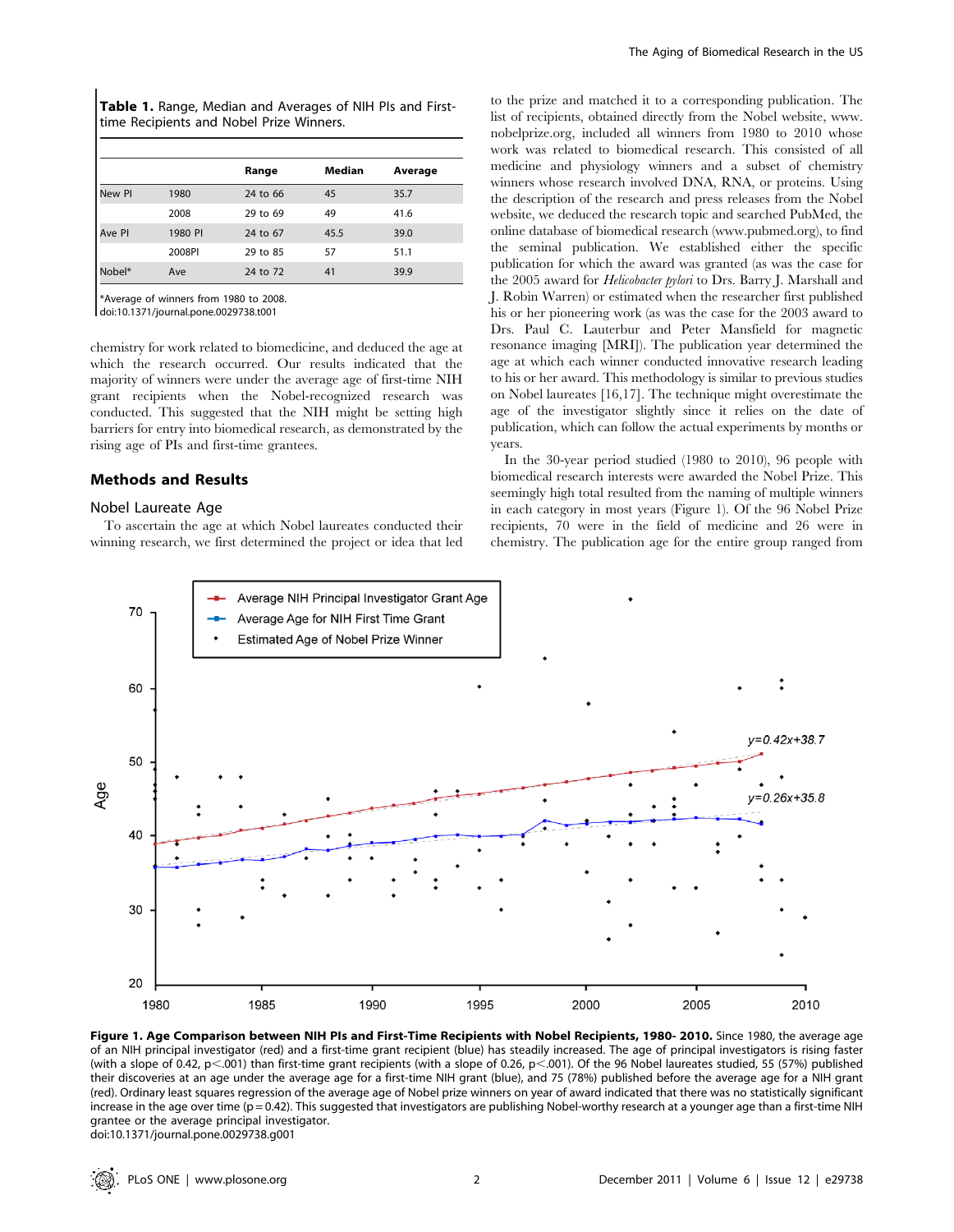24 to 72 years old, with an average age of 41 and a median age of 39.5 (Figure 2 and Table 1). Our study also showed that 61% of these winners published their first research related to the Nobel Prize work before the age of 42, the average age of first-time NIH grant recipients in 2008. In addition, 57% were below the average age of a first-time NIH grantee in the year they published their groundbreaking work. For example, Dr. Carol W. Greider received the Nobel Prize in 2009 for work she started publishing as an approximately 24-year-old graduate student in 1985, when the average age for a first-time NIH grant recipient was 36.8 years old. Furthermore, 78% of the Nobel winners published their work at an age that was younger than the overall average age for an NIH PI (Figure 1). Ordinary least squares regression of the average age of Nobel Prize winners on year of award indicated that there was no statistically significant increase in age over time  $(p = 0.42)$ .

#### Nobel Laureate Funding

Once the list of laureates and their publications was generated, the funding sources for US recipients (based on the address listed on the publication) were determined. Of the 96 Nobel Prize winners, 59 recipients (62% of the group) were from the United States. Each US publication was examined for specific funding information in the acknowledgment section of the laureate's paper. If possible, the NIH RePORT grant information database (http:// projectreporter.nih.gov) was searched to verify the grant and topic. However, the database is limited to grants awarded after 1986, and many projects were conducted prior to this date.

To confirm previous findings and obtain missing information, we emailed each of the US laureates, when possible, asking the question, ''Could you confirm if you were being funded through an NIH grant during the period of time you were conducting the work that led to your Nobel Prize?'' Some laureates were not emailed because an address could not be obtained or they died prior to the survey. The information obtained from the email responses was compared to previously collected data to determine

the status of NIH funding at the time of their groundbreaking work; the results were consistent with previous findings.

From the US group of laureates, we emailed 36 individuals and obtained responses from 23. Using the information obtained from the survey, their respective papers, and the NIH RePORT site, we were able to verify the funding source for 76.3% of the US Nobel laureates (45 of the 59). Sixteen (more than one-third) of the 45 American Nobel laureates did not receive funding from the NIH for the early scientific work that won them the prize. The work of seven of these recipients was funded through NIH grants, with others listed as the PI. For instance, Dr. Carol W. Greider's early work was funded under Dr. Elizabeth H. Blackburn, her Ph.D. adviser. The remaining recipients were funded through private institutions—PEW, the March of Dimes, the American Cancer Society, the American Heart Association, their university or a company—or other governmental agencies, specifically the Atomic Energy Commission or the US Public Health Service. These results are similar to findings from other researchers who looked at Nobel funding from 2000 to 2008 in the fields of chemistry, physics, and medicine [18].

#### Discussion

As scientific research becomes more competitive, it is crucial to fund the most promising research and promote innovative and creative thinking. In this paper, we used the Nobel Prize as a measure for innovation or innovative thinking to try to estimate when novel and revolutionary ideas are formed, specifically in biomedical research. This study suggested that Nobel Prize winners conducted their groundbreaking research at an average age that was lower than the average age of an NIH PI or a firsttime NIH grantee. Our data also suggested that while innovative research can occur at any age (the Nobel researchers surveyed ranged in age from 24 to 72 years), investigators under 40 years old seemed to dominate the projects. While many of the young



Figure 2. Estimated Age Distribution of Biomedicine-related Nobel Recipients, 1980-2010. The estimated age distribution of the 96 laureates at time of publication of their Nobel Prize research in biomedicine ranged from 24 to 72. The average age of recipients was 41 and the majority (61%) were under the age of 42, indicating that the distribution was not symmetric and was skewed toward younger investigators. doi:10.1371/journal.pone.0029738.g002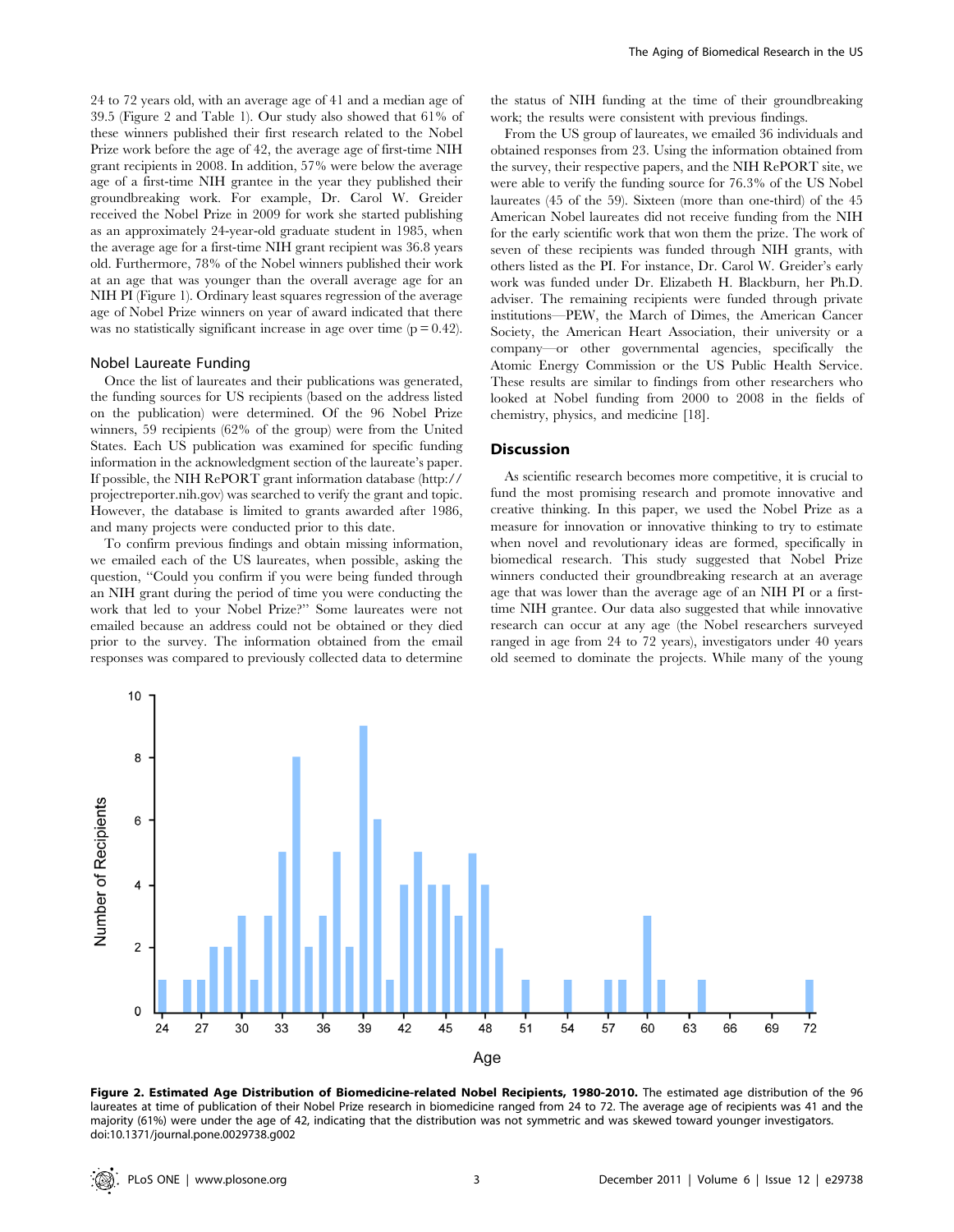investigators collaborated with more senior scientists, the fact that they were singled out by the Nobel committee indicated their personal contribution was great, and the field may not have advanced without them.

The peer-review process can be the best way to determine good projects, but it can also be conservative and risk-averse. This can harms both high-risk, high-impact ideas as well as new investigators who have not established a track record. First-time investigators are historically funded at lower rates due to their perceived higher risk. In 2006, 14.8% of proposals from first-time investigators received funding, compared to 17.5% for previously funded investigators [3].

There are also other possible reasons for the lower average age of Nobel winners compared to first-time grantees. Young researchers might have fewer management obligations and grant writing pressures than senior faculty members, and might therefore spend more time in the lab on experiments. They also have access to reagents and equipment through their mentors, which might be missing in later stages of their careers. They could also benefit from associating with a mature PI and receiving increased mentoring.

In the limited survey of Nobel Prize winners, we found that in several cases, the NIH did not fund the researchers directly for their work leading to the award. Responses to our emails uncovered multiple grant proposal rejections due to the researcher's inexperience or the peer reviewer's reluctance to fund highrisk projects. By raising barriers to funding, the NIH could be stifling innovative projects by deterring young scientists from entering the field. The NIH budget has been boosted nearly tenfold in the past 30 years, indicating that more resources are available and could be allocated differently to support early-career scientists (www.nih.gov).

The American Academy of Arts and Sciences specifically addressed high-risk, high-reward, and early-career investigators in the publication ''Advancing Research in Science and Engineering: Investing in Early-Career Scientists and High-Risk, High-Reward Research [19].'' The report recommends providing seed funding that allows early-career investigators to explore novel projects without the requirement of preliminary results and increasing funding rates overall. It also mentions that low grant success rates can further discourage scientists from pursuing high-risk projects [20].

Difficulties obtaining funding can negatively impact the career choices of young scientists, particularly in the biological sciences. Researchers in the biological sciences are waiting longer for independence or to start their own research projects than in other scientific fields [21–23]. In 1973, 55% of US doctorates in bioscience secured tenure track positions within six years of completing their Ph.D.s; by 2006, this number dropped to 15% [24]. After comparing faculty, nonfaculty, and postdoctoral researchers in different areas of science and engineering, the life sciences stand out as having the lowest percentage of Ph.D.s employed in full-time faculty positions and the highest percentage of postdoctoral fellows at 13.4% (Figure 3) [24]. Data from the National Science Foundation (NSF) also indicates a growing proportion of US Ph.D.s in postdoctoral and nontenured positions compared to 30 years ago (Figure 4) [24]. The number of medical and other life sciences postdoctoral positions increased 2.5 times, from 5,200 in 1981 to 14,450 in 2006, while the number of fulltime faculty positions in the biological sciences only increased 1.6 times, from 40,900 in 1981 to 64,500 in 2006 [24]. This suggests that potential talent vastly exceeds the number of faculty positions available for young working scientists. Overall, close to half of all postdoctoral positions are in the biological sciences (Figure 5) [24]. In contrast, computer science, a field known for innovation, has



Figure 3. Science and Engineering Doctorate Holders Employed in Academia in 2006. The proportion of full-time faculty (dark shade) was lowest for the life sciences (red) across all science and engineering fields in 2006. The life sciences also had the highest percentage of postdoctoral fellows (lightest shade) across all the fields. This was in contrast to computer science (purple), which had the highest proportion of full-time faculty and lowest proportion of postdoctoral fellows. SOURCE: National Science Foundation, Science and Engineering Indicators 2010. doi:10.1371/journal.pone.0029738.g003

the highest percentage of Ph.D.s in full-time faculty positions and only 1.7% employed as postdoctoral fellows (Figure 3).

The lack of funding and positions also indicates that the current American Ph.D. system might need to be reevaluated. As the 2011 Nature article ''Fix the Ph.D.'' points out, ''[e]xceptionally bright science Ph.D. holders from elite academic institutions are slogging through five or ten years of poorly paid postdoctoral studies, slowly becoming disillusioned by the ruthless and often fruitless fight for a permanent academic position'' [25]. Even outside the biological sciences, the number of Ph.D.s in all sciences worldwide has increased 40% between 1998 and 2008; in the United States, many believe that this has led to a surplus of science Ph.D.s competing for a limited number of academic positions [26–27]. This issue is amplified in the life sciences, where growth has been the largest and is coupled, as mentioned previously, with slower increases in the number of scientists receiving tenure. Although many are turning to industry, the number of positions available is not adequate to compensate for the lack of tenure-track positions; graduate schools have not limited enrollment accordingly or offered the training needed for alternative careers [28].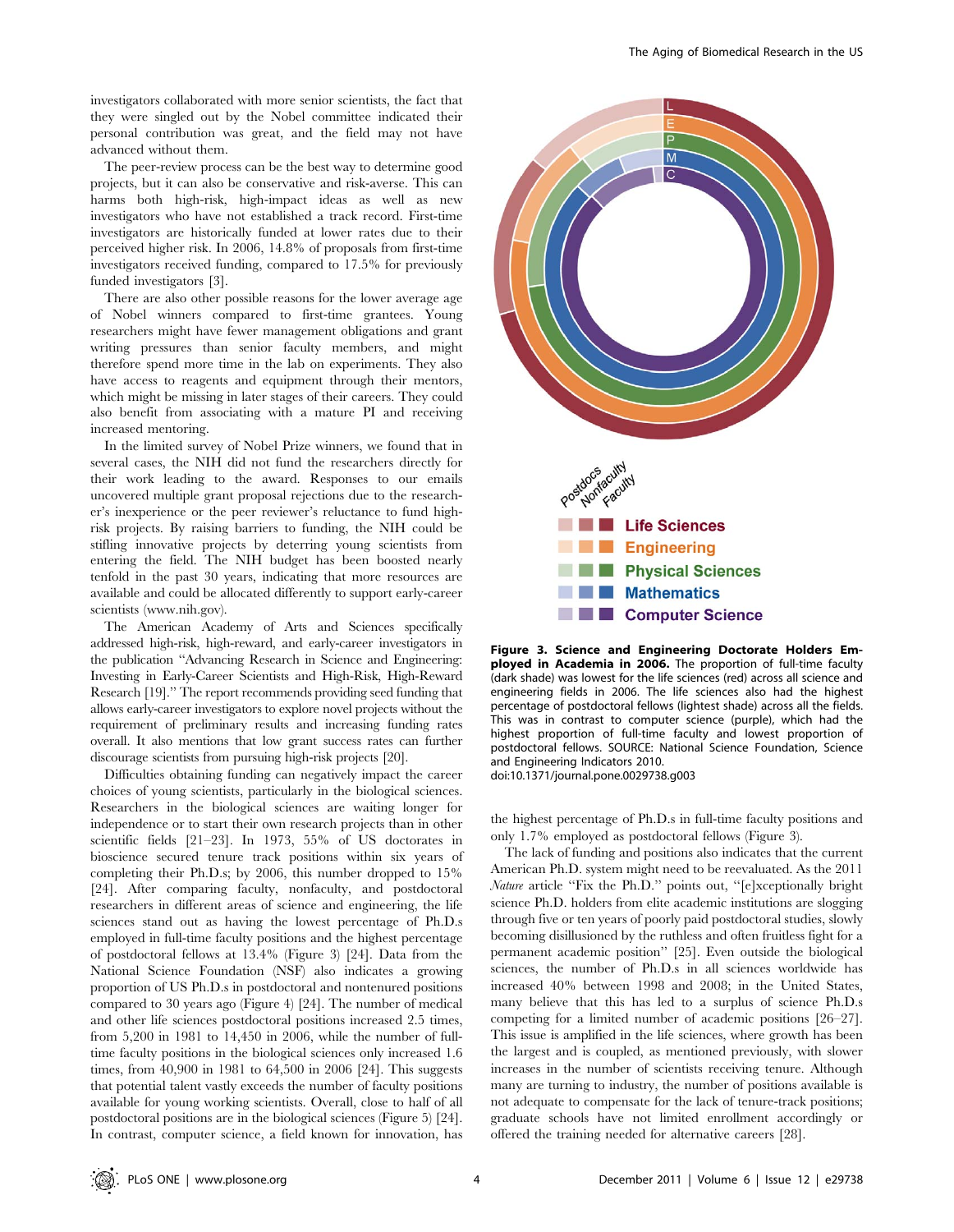

Figure 4. Number of Positions in the Biological Sciences, 1981-2006. The number of full-time faculty (blue) in the biological sciences has decreased between 1981 and 2006, while the number of postdoctoral fellows (green) has increased, and number of nonfaculty full-time positions (red) has remained relatively steady. Faculty included full-time full, associate, and assistant professors plus instructors. Nonfaculty positions included research associates, adjunct appointments, lecturers, and administrative positions. SOURCE: National Science Foundation, Science and Engineering Indicators 2010. doi:10.1371/journal.pone.0029738.g004

In response to the rising average age of first-time investigators, over the past three years the NIH has begun to emphasize, through the Office of the Director, the importance of finding new ways to support young scientists and improve their chances to obtain funding. Before leaving NIH, Dr. Zerhouni announced a series of policies intended for new and early-stage researchers, including grants specifically for new investigators and refining the peer review process to help reverse the bias against first-time grantees [3,29]. Current NIH director Dr. Francis Collins has continued to stress that ''we must liberate our brightest minds to pursue high-risk, high-reward ideas during their most creative years'' [30]. To reduce barriers, he created a task force—chaired by Dr. Shirley Tilghman, president of Princeton University charged with developing a model for creating a sustainable and diverse biomedical workforce [31]. As a result of these efforts, the



Figure 5. Science and Engineering Postdoctoral Fellows, by Field in 2005. Biological sciences (lightest shade) represented the overwhelming majority of postdoctoral fellows in 2005 (49.1%) compared to other sciences. SOURCE: National Science Foundation, Science and Engineering Indicators 2010. doi:10.1371/journal.pone.0029738.g005

NIH has shown an increase in new investigator grants. New investigators as a percentage of grants decreased from 33.4% in 1980 to 23.9% in 2006, but recovered to 29.5% in 2009 after the new NIH policy was implemented. Success rates have also improved, with 18% of established investigators versus 17% of first-time applicants receiving funding in 2010 [32].

Many of the new investigator grants were obtained through exceptions, such as when a program officer chose a grant proposal with a lower ranking and awarded it funding over other proposals with better scores. In 2007, 18.5% of funded RO1 applications, NIH's traditional investigator grant, were exceptions, compared to 9.7% in 2003 [33]. The increase in exceptions has caused some scientists to worry that preferential treatment is being given to some researchers at the expense of more senior investigators, and in the future, these new investigators will be unable to compete at the same level as others who did not get preferential treatment [34]. However, NIH administration believes that the exceptions were made by experts in their respective fields, improve an imbalance in the system, and do not need additional monitoring or oversight.

To prevent losing bright and talented young scientists, policymakers need to continue to encourage NIH investment in new investigators through increased funding of their research and by extending more offers of faculty positions at academic institutions [35]. Furthermore, attention should be paid to how Ph.D. programs are managed, including monitoring the number of students admitted each year to more effectively match the supply with the demand for jobs [36]. Additionally, it is imperative that NIH continues to stress the importance of supporting early-career scientists. Ultimately, the NIH is a public entity funded by taxpayers. The agency is responsible for demonstrating the value of the sponsored research. Its mission is to support incremental basic research for ''fundamental knowledge about the nature and behavior of living systems'' as well as more high-reward and applied projects for ''the applications of knowledge to enhance health, lengthen life, and reduce the burdens of illness and disability" [37].